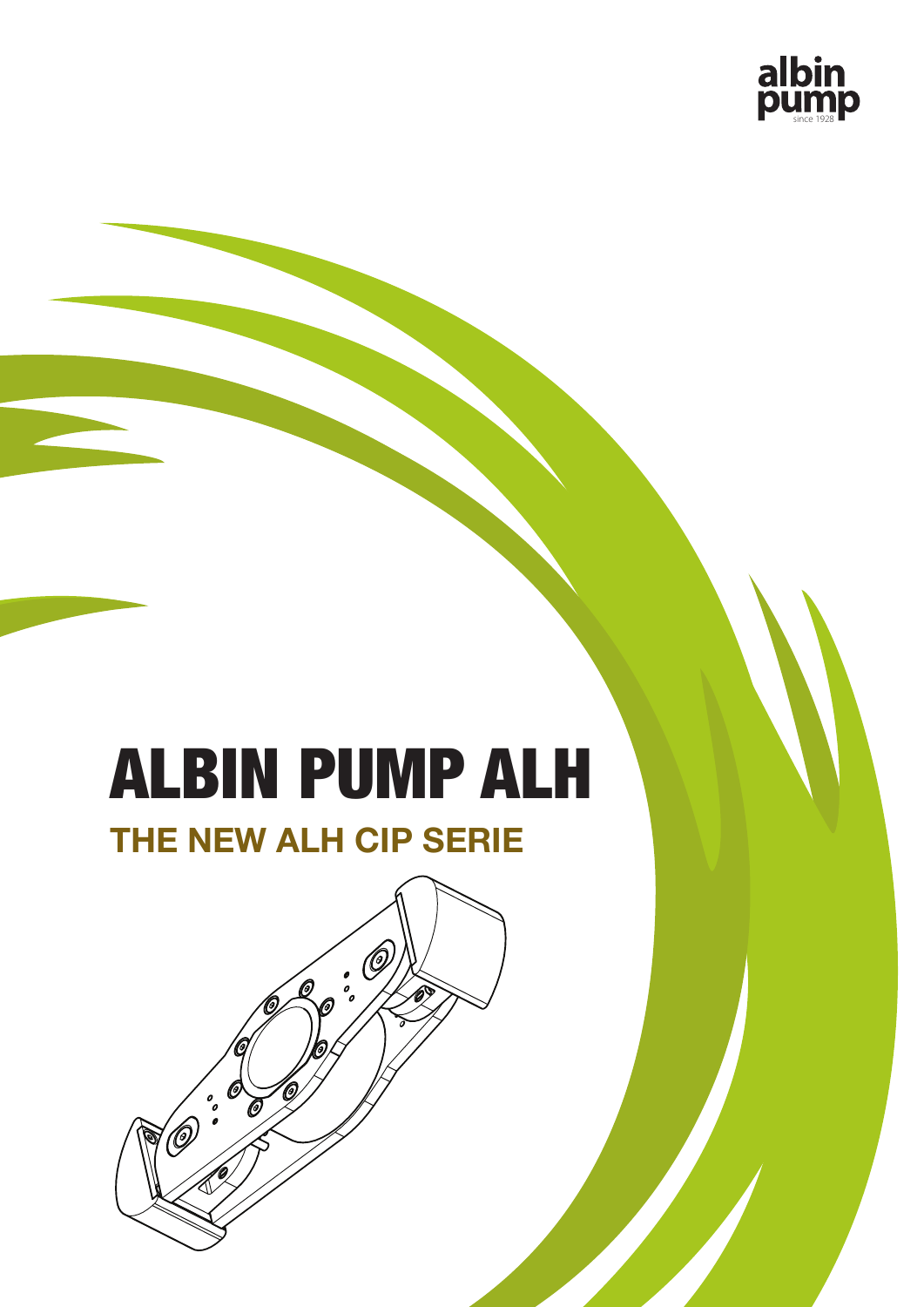

## **The revolutionary high pressure**

#### **As the leader of innovative peristaltic hose pump ALBIN PUMP has developed a solution for easier and better clean in place hose pumps.**

ALBIN PUMP has developed a specific and a unique wheel to meet the requirements of its industrial customers from food, cosmetic and pharmaceutical industries.

The new ALH CIP pump has a patent pending designed pump-wheel that will allow the pressing shoes to retract (not to compress the pump) for an efficient clean in place process.

ALBIN PUMP can in their range of peristaltic ALH pumps offer the option "**CIP wheel**" **(Clean In Place)**. It allows users, by simply reversing the direction of rotation of the pump (½ turn), to be able to retract the shoes automatically, in order to make the cleaning and sterilization operations, without any action on the

#### **The design is done with a minimum use of moving parts and requires a minimum amount of maintenance, all to guarantee a maximum amount of function and production time.**

The **new CIP wheel** in combination with ALBIN PUMP world leading design and exceptional long hose lifetime creates even more effective production processes.

#### **The ALBIN PUMP Peristaltic pumps are used for the transfer of all type of fluids : viscous, abrasive, corrosive and fibrous with particles.**

The advantage of this technology is that it does not damage or shear the pumped fluid while maintaining a high level of hygiene. Only the inner part of the hose **NR FDA, EPDM FDA or NBR FDA** is in contact with the pumped fluid.



ALBIN PUMP can offer food grade hoses in EPDM FDA, NBR FDA and NR FDA and meet the certifications **EC 1935/2004 and FDA CFR21§177.2600.** The internal of the hose is white (NR FDA and EPDM FDA) or black (NBR FDA), according to the pumped fluid.

The **"CIP wheel"** is now available on several models, for flows from 0.5 up to 10 m<sup>3</sup> /h and where the maximum discharge pressure can reach 15 bar.

#### **ALBIN PUMP Peristaltic pumps are seal less and can run dry without damage. With the new ALBIN PUMP ALH CIP series we are providing better pump solutions.**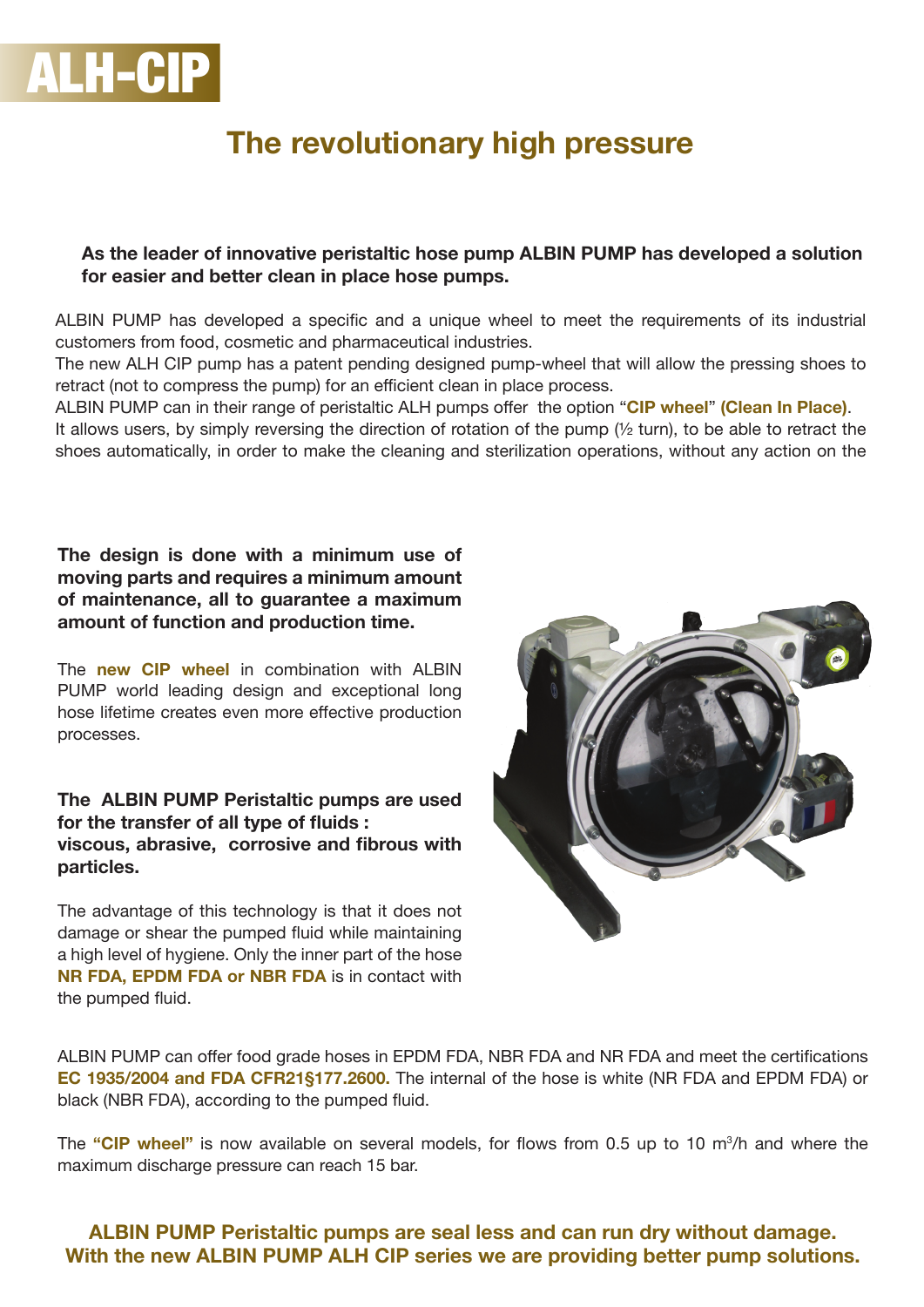



15 Bars 10 Bars **1.5 Bars** 

40°C 50°C 60°C 70°C 80°C

Temperature (°C)

empe

 $\widehat{\mathcal{C}}$ 

**5895** 

100 8

110 8.8

120 9.6

80 6.4

Intermittent\* Occasional\*

90 7.2





### **HOW TO USE THE PUMP CURVES**

Continous 24/24h

50 4 60 4.8 70 5.6

30 2.4 40 3.2

10 0.8 20 1.6

Pump speed (Rpm) Flow (m3/h)

Installed power (Kw)

2.2

3

4

ALHX 40

**1 -** Select the required flow. This gives you the required pumpspeed.

**2 -** Move upwards to the calculated discharge pressure.

**3 -** Move to the left for the installed motor power.

**4 -** Determine the fluid's max. temperature.

**5 -** Move to the left to the calculated discharge pressure.

**6 -** Move downwards to determine your maximum allowed pump speed